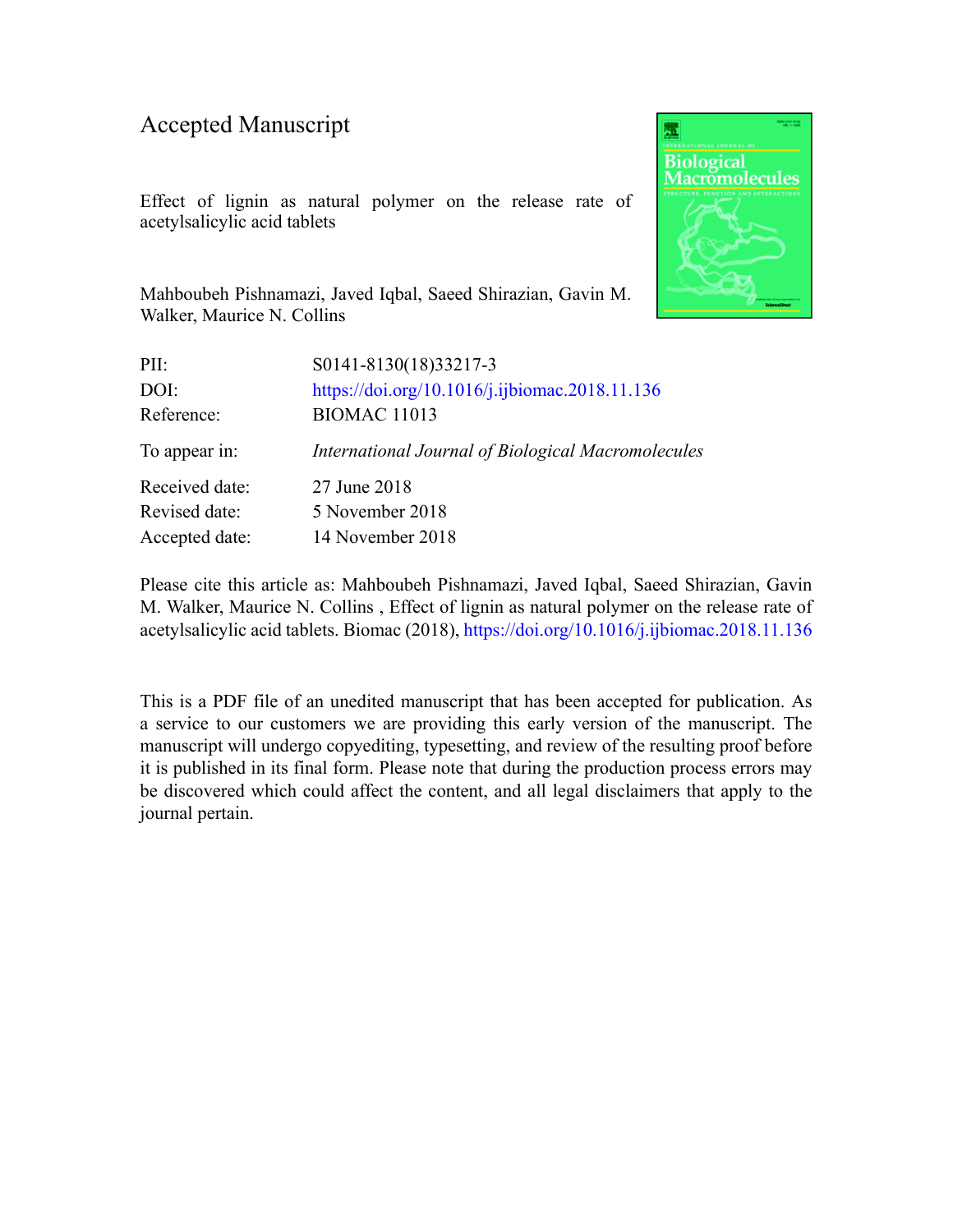### **Effect of lignin as natural polymer on the release rate of acetylsalicylic acid tablets**

Mahboubeh Pishnamazi<sup>1</sup>, Javed Iqbal<sup>1</sup>, Saeed Shirazian<sup>1</sup>, Gavin M. Walker<sup>1</sup>, Maurice N. Collins<sup>2,3,\*</sup>

<sup>1</sup> Department of Chemical Sciences, Bernal Institute, Synthesis and Solid State Pharmaceutical Centre (SSPC), University of Limerick, Limerick, Ireland <sup>2</sup> Stokes Laboratories, Bernal Institute, University of Limerick, Limerick, Ireland <sup>3</sup> Health Research Institute, University of Limerick, Limerick, Ireland. \*Corresponding author, E-mail: maurice.collins@ul.ie

#### **Abstract**

<sup>3</sup> Health Research Institute, University of Limerick, Limerick, Ireland<br>
<sup>4</sup> Corresponding author, E-mail: maurice.collins@ul.ie<br>
here is on the improvement of formulations utilising non-convent<br>
prove tablet release rate The main focus here is on the improvement of formulations utilising non-conventional bio-based excipients to improve tablet release rates. Two different formulations were considered. The first formulation contains Alcell lignin, lactose monohydrate and microcrystalline cellulose as excipients and acetylsalicylic acid (aspirin) as active pharmaceutical ingredient (API). The second formulation contains lactose monohydrate and microcrystalline cellulose as excipients and aspirin as API. The prepared formulations were roller compacted followed by milling, sieving, and tableting. The tablets were then characterised in terms of dissolution rate in order to compare the release rates. Results indicated that tablets containing Alcell lignin have quicker release, faster disintegration times and higher tablet hardness for all samples with differing process parameters. Higher API dissolution has been attributed to the amorphous structure of lignin and its interaction with aspirin, which increases dissolution of the API.

*Keywords:* Lignin; Dry granulation; Roll compaction; Drug dissolution; Drug release; Hydrolysation; Acetylsalicylic acid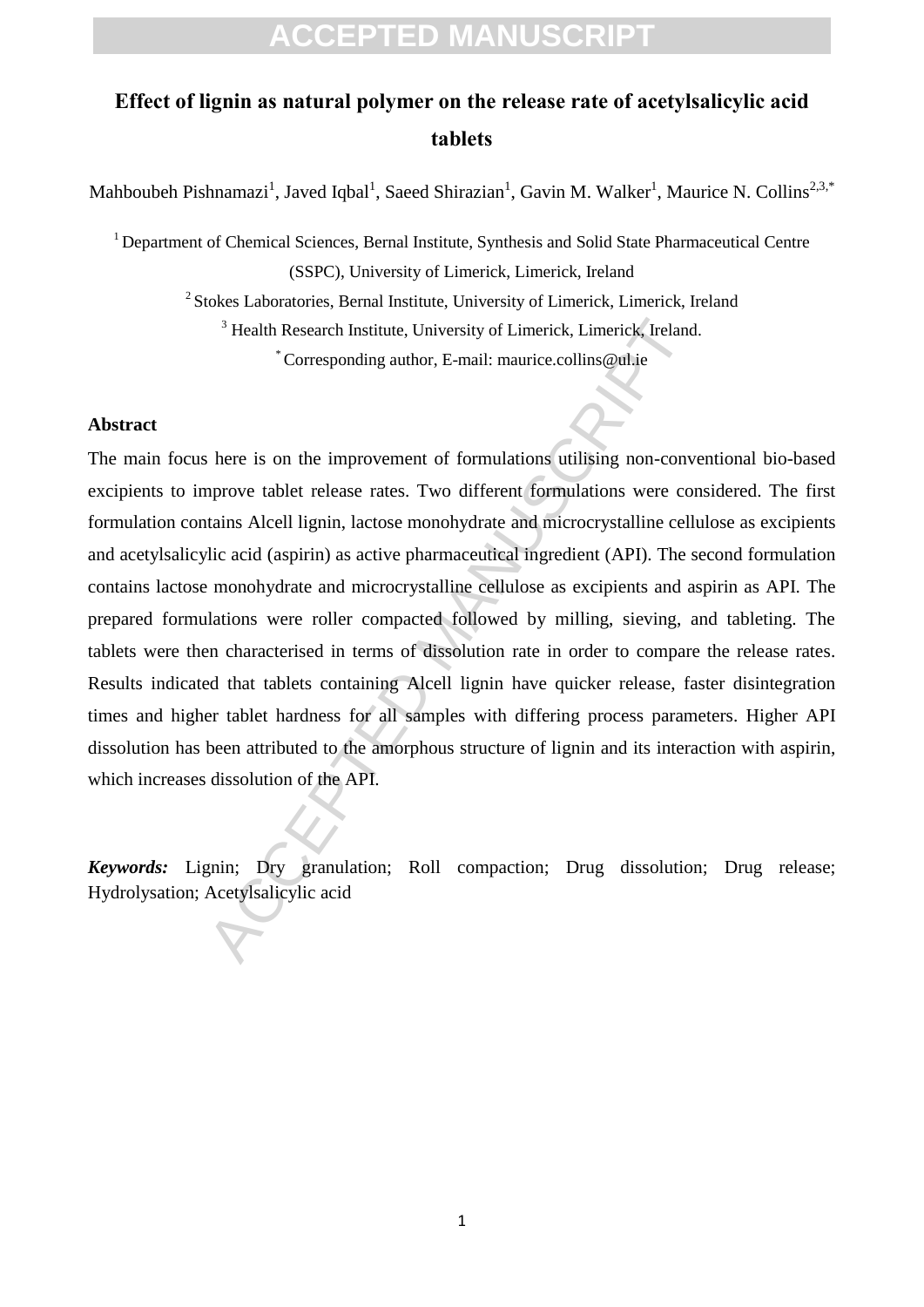#### **1. Introduction**

Three different methods are considered for tablet manufacturing in the pharmaceutical industry, i.e. direct compaction, dry, and wet granulation. Recently, there has been focus on direct compaction due to cost and time effectiveness as less number of processing steps are involved. Moreover, the tablets produced by direct compaction have faster dissolution rates [1]. However, in order to improve powder flowability and bulk density, especially for poor flowing materials, granulation has proved useful. Dry granulation is continuous and is the preferred method for moisture and heat sensitive materials as no binder is used [2-6].

The anti-terms of the terms of the preferred method for<br>als as no binder is used [2-6].<br>The major challenges facing the pharmaceutical industry is<br>which play a crucial role in drug development [7]. Tablet r<br>or on tablet bi Today, one of the major challenges facing the pharmaceutical industry is to enhance the bioavailability which play a crucial role in drug development [7]. Tablet release rate has a significant effect on tablet bioavailability [8] in which higher release rates result in higher bioavailability and lower side effects. Currently, the most common method for enhancing the bioavailability of drugs is preparation of amorphous solid dispersion. In an amorphous solid dispersion (ASD), the API is transformed to amorphous phase from crystalline by various techniques, and then API is dispersed in a polymeric carrier, which enhances the dissolution of API molecules.

Excipients are inert substances used in drug production to assist manufacturing and control the dosage, quality, stability, bioavailability, toxicity and efficacy [9-11]. For example, sugar compounds such as lactose and cellulose derivatives such as MCC are the most commonly used excipients in tablet manufacturing [10, 12, 13]. In this study, in order to investigate the effect of excipient on tablet release rate, disintegration and dissolution tests have been extensively studied [14-19]. Several researchers have illustrated that the influence of excipients on release of oral dosage drugs is significant [20]. The type of excipient, its physical and chemical properties, and interaction with API can effect processability and stability of tablets as well as overcome the drug side effects [21]. Therefore, tablet formulation can be considered as a critical factor in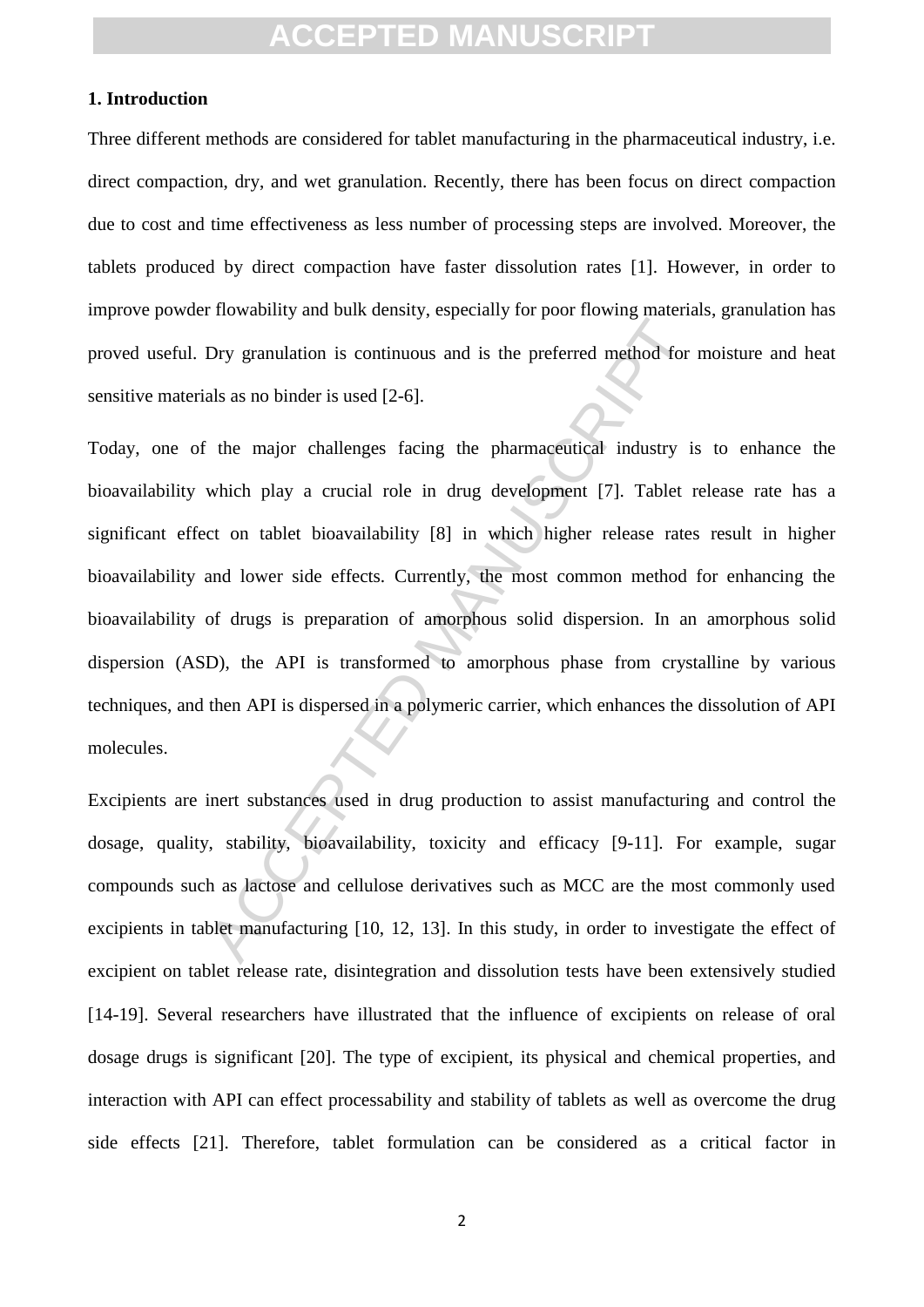pharmaceutical production due to its considerable effect on disintegration, dissolution and drug release rate [7, 20, 22-24].

Various researchers have focused on improved tablet release rate and drug absorption, etc. by developing novel excipients. Due to some issues in relation to side effects and release rates of solid dosage forms [25], use of materials with desired functionality as excipient in tablets are increasing. In tablet manufacturing, amorphous materials are showing great promise as excipients as they exhibit higher dissolution compared to crystalline equivalents due to disordered structure and higher free energy [25-29]. On the other hand, the thermodynamic instability of amorphous excipients used in tablets, might result in relaxation and crystal growth of crystalline API molecules over time which is not favourable for bioavailability [30].

facturing, amorphous materials are showing great promise as eissolution compared to crystalline equivalents due to disordered st 29). On the other hand, the thermodynamic instability of amorphot result in relaxation and cr Recently, biological macromolecules have attracted attention for use as excipient in tablet production to enhance drug dissolution and bioavailability. A number of studies have been carried out on lignin to improve chemical modification [31-33], and to develop new pharmaceutical formulations with increased functionality [34, 35] because of lignin structure which contains phenolic and aliphatic hydroxyl groups [35]. Lignin has a high potential to be used in tablet manufacturing either with chemical modification or without chemical modification [32]. Furthermore, some researchers have investigated the ability of lignin's nanoparticles (NPs) in drug delivery due to its non-toxicity, biodegradability and stability. Lignin has also been used to transport hydrophobic drugs [36]. Lignin is an amorphous polymer and non-amphiphilic in nature, and displays high chemical stability due to 3D network structure [37]. As lignin is rich in phenolic and aliphatic hydroxyl groups [38], it interacts with most API molecules through  $\pi$ - $\pi$  stacking and hydrogen bonding, and this makes lignin potentially useful as a drug carrier to enhance bioavailability [16, 17, 21, 26, 28, 34, 37, 39-43].

Aspirin, which is known as a delayed-release drug is utilised as a model API in this work [44]. In fact, the dissolution rate of aspirin is the rate-limiting step, which controls the absorption and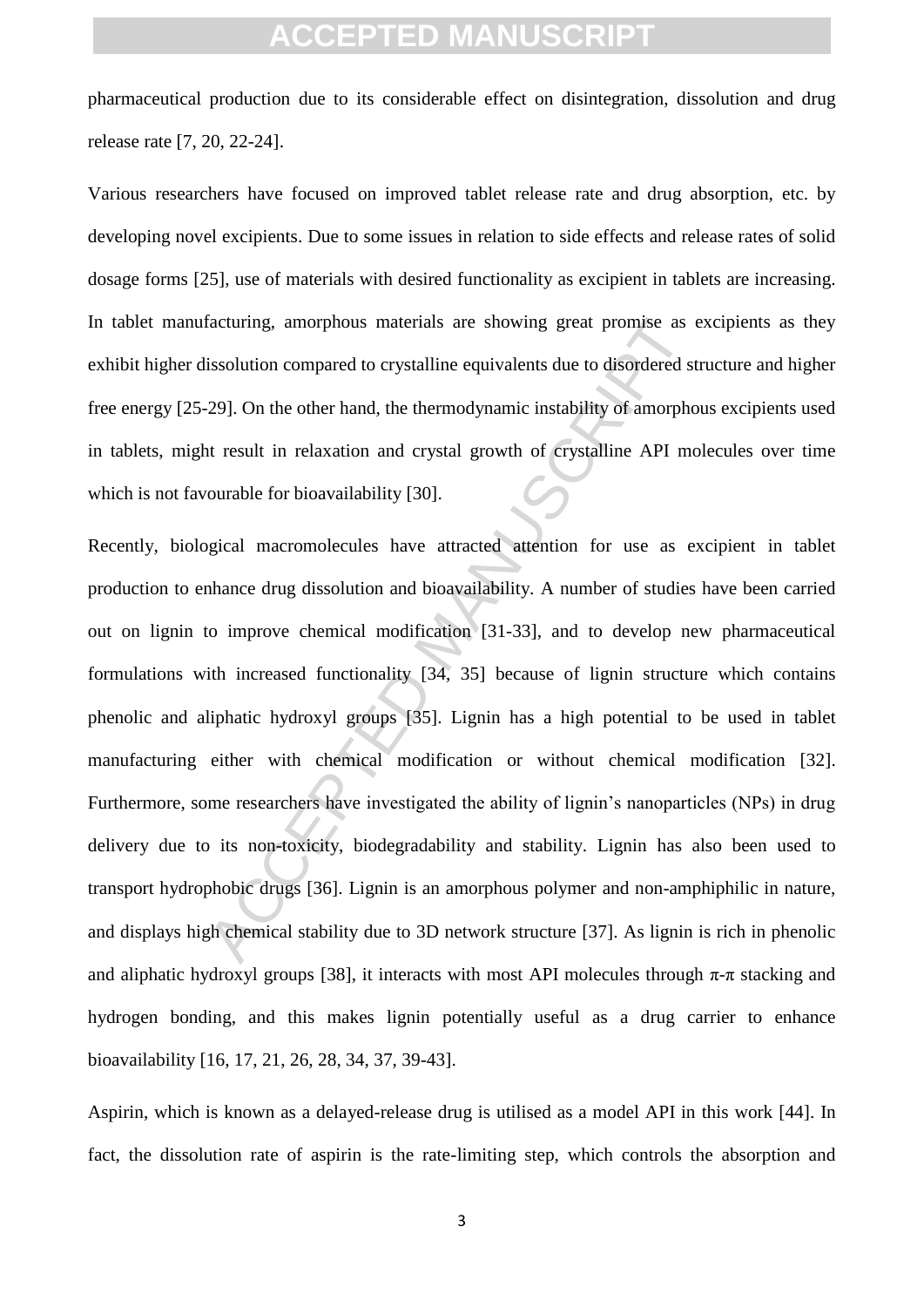bioavailability. Moreover, another challenge associated with aspirin is that it hydrolyses to salicylic acid upon exposure to aqueous solutions, which should be taken into account during the dissolution tests [8, 15, 41, 45-47]. Wang et al. have investigated aspirin hydrolysis during dissolution tests, and found out that the hydrolysis of aspirin occurs during dissolution [47]. Sumirtapura et al. studied the dissolution of different types of acetylsalicylic acid products, and distinguished time lags for differing aspirin tablets [46]. Peltonen et al. utilised three different tablets containing aspirin for dissolution tests. The first type of tablets contained aspirin and MCC; the second ones consisted of aspirin and lactose, while the third ones included aspirin, lactose and MCC. They investigated the effect of pH on aspirin release rate and found higher release at higher pH. Moreover, they reported that adding lactose to aspirin in the formulation leads to increased release rate. On the other hand, adding MCC results in decreased release rate [15].

Early a unitate and a state and a state and a content and the sections. The first type of tablets contained aspirin and MCC; the sections extists. The first type of tablets contained aspirin, lactose and MCC. The aspirin r In comparison with other literature, the authors have tried to analyse the dissolution of different formulations containing aspirin as API and various excipients. Lignin was used as a new excipient to evaluate its performance in tablet manufacturing in order to improve drug release rates. Indeed, the purpose of this study is to investigate the effect of Alcell lignin on tablet properties including hardness, disintegration time and drug release rate. The main aim is to explore the possibility of using lignin as natural material to enhance bioavailability of poorly water-soluble drugs. Two different formulations are utilised, one formulation containing Alcell lignin and another one without lignin. First, two different blends are roller compacted to produce ribbons. Then, the produced ribbons are milled to make granules. Afterwards, these granules are used to produce tablets. Different tablet characterisation tests including; disintegration, hardness and dissolution tests are carried out to understand the effect of lignin as natural polymer on drug release rate.

#### **2. Experimental procedure**

#### **2.1. Materials and methods**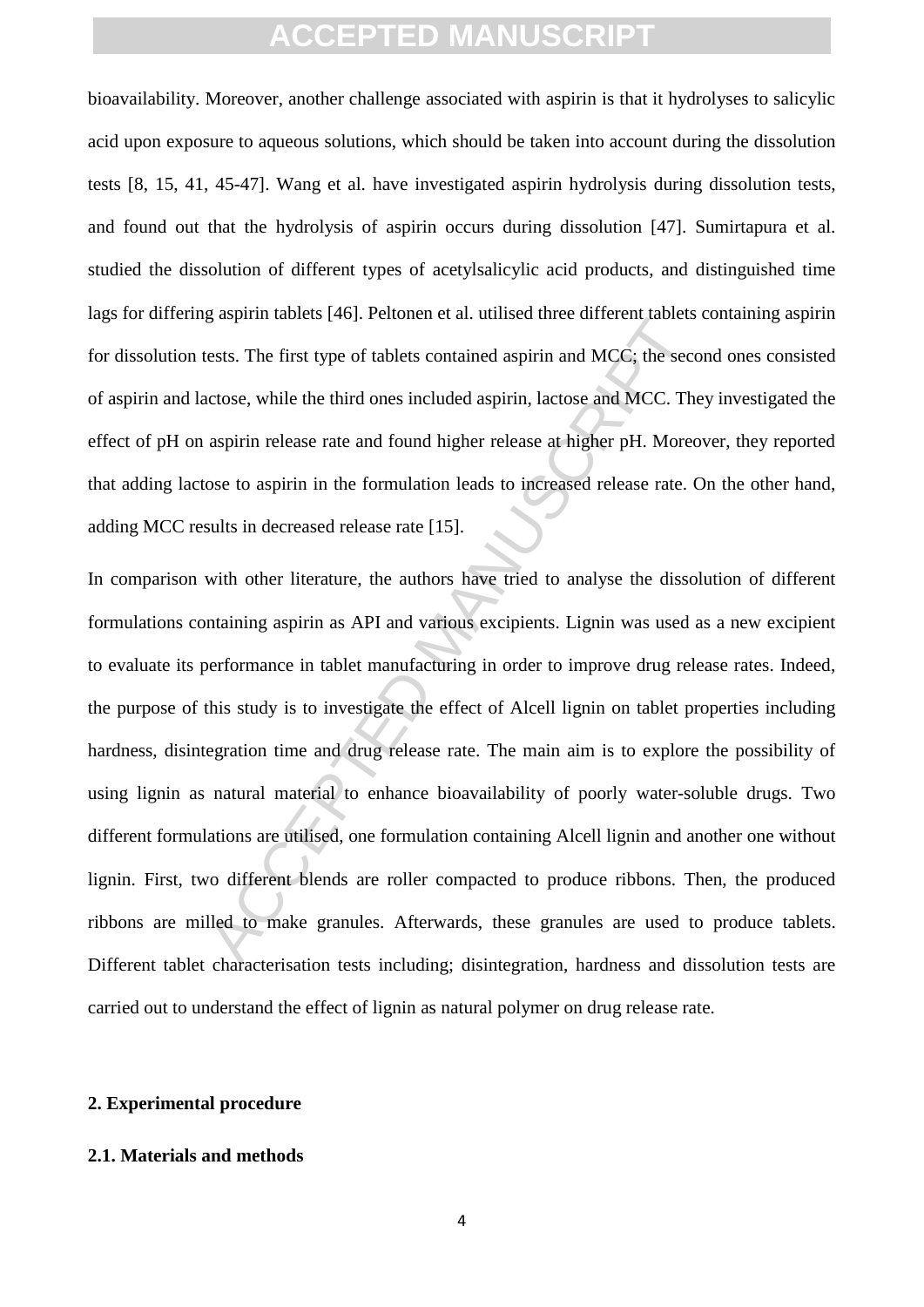LEur., JP) as disintegrant were used in the formulations. Table 1<br>LEur., JP) as disintegrant were used in the formulations. Table 1<br>lations considered; in the first one; 5 wt. % of aspirin was mixed<br>% of lignin, 3 wt. % o In order to prepare the formulations, acetylsalicylic acid (Alfa Aesar, 99%  $C_9H_8O_4$ ) was utilised as a model API. Different excipients were utilised including microcrystalline cellulose (MCC SANAQ<sup>®</sup> 102 L USP/NF/EP), lactose monohydrate (Lennox USP, NF, BP, Ph, pure pharma grade) and Alcell lignin (Tecnaro (Ilsfeld, Germany)). More details on the lignin used in this study can be found elsewhere [33, 48]. To prepare the mixtures, 1% w/w magnesium stearate (Sigma-Aldrich, Ph. Eur., BP, ≥90% stearic and palmitic acid basis), as lubricant and croscarmellose sodium (CCS) (IMCD NF, PH.Eur.,JP) as disintegrant were used in the formulations. Table 1 illustrates the two different formulations considered; in the first one; 5 wt. % of aspirin was mixed with 20 wt. % of lactose, 20 wt. % of lignin, 3 wt. % of CCS and 1 wt. % MgSt, and the rest is MCC 102. The second formulation was prepared with 5 wt. % of aspirin, 20 wt. % of lactose, 3 wt. % of CCS, 1 wt. % MgSt, and the rest is MCC 102. All components were mixed using a Morphy Richards Stand Mixer. Ortho-phosphoric acid (analytical reagent grade, Fisher Scientific UK) and acetonitrile, HPLC grade, 99.7+% min Liquid (Alfa Aesar) were mixed to prepare mobile phase for HPLC analysis.

| <b>Material</b>               |    | В        |  |
|-------------------------------|----|----------|--|
| Acetylsalicylic acid (% wt.)  |    |          |  |
| Alcell lignin (% wt.)         | 20 | $\theta$ |  |
| Lactose (% wt.)               | 20 | 20       |  |
| MCC 102 (% wt.)               | 51 | 71       |  |
| Croscarmellose sodium (% wt.) |    | 3        |  |
| Magnesium stearate (% wt.)    |    |          |  |

**Table 1. Characteristics of different formulations used in this study.**

#### **2.2. Equipment and instruments**

#### **2.2.1 Dry granulation by roll compaction and milling process**

To prepare the tablets, the dry granulation method was used for the entirety of this work in a series of ribbon production, milling, and tabletting. The ribbons were produced using a roller compactor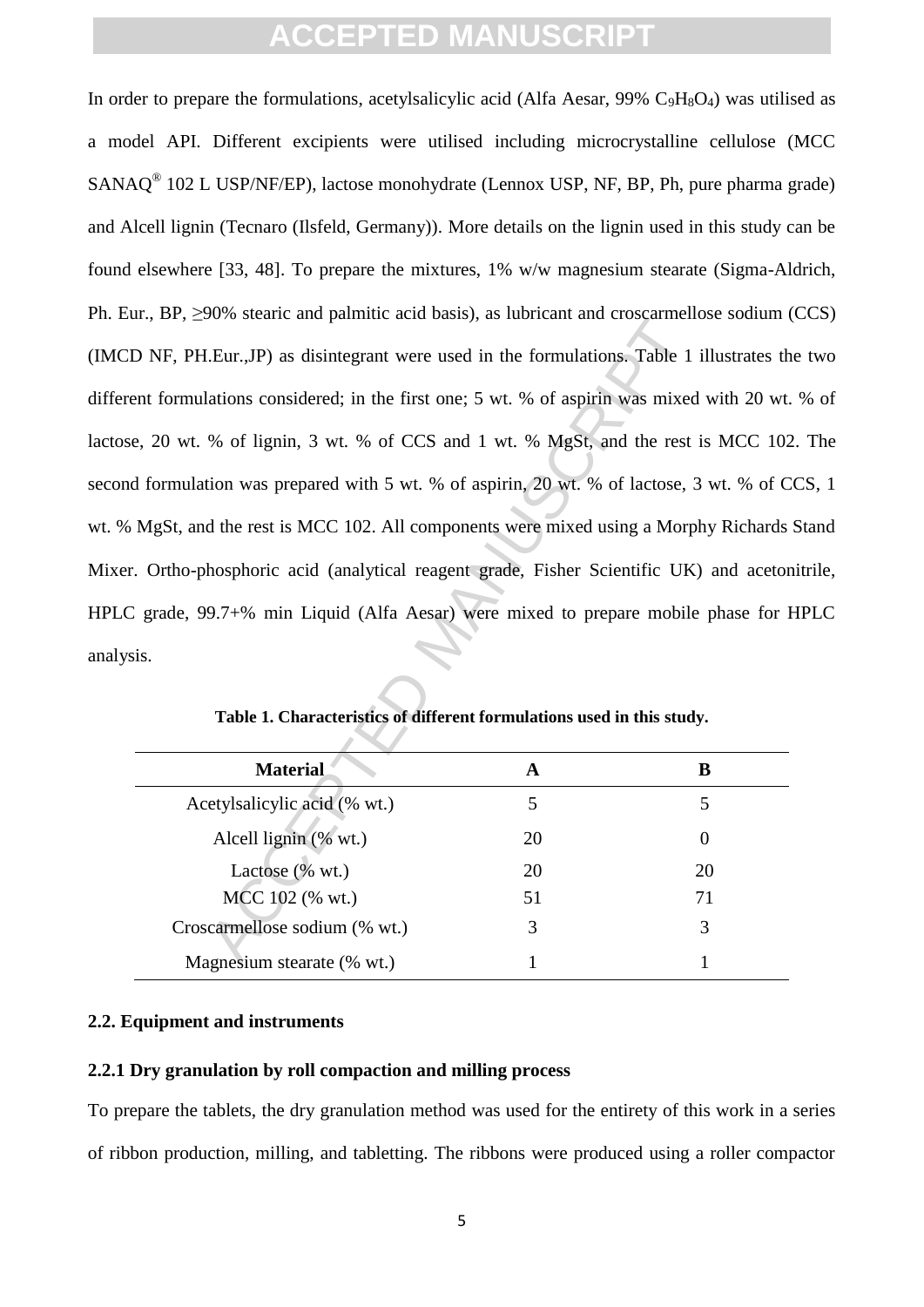(Freund TF-MINI) integrated with a vertical screw feeder for feeding the formulations. The rollers dimensions are 100 mm in diameter and 25 mm in width. The considered process parameters included screw speed (SS) and roll pressure (RP), while roll speed was kept constant at 4 rpm. The screw speed was changed between 10-14 rpm, and roll pressure was changed between 30-50 bars in the ribbon production experiments. The density of produced ribbons were measured using GeoPyc density analyser (Micrometrics Instrument Corp., Norcross – USA). The produced ribbons were then milled using a conical mill (Laboratory Comil 193 AS) with mesh size of 813 µm, and impeller speed of 3000 rpm. The particle size distribution (PSD) of fine powder and granules were measured using Microtrac S3500 particle size analyser.

#### **2.2.2 Tablet preparation and characterisation**

A benchtop single punch tablet press (Gamlen Tableting GTD-1 D series) was used to produce the tablets with different formulations. 100 mg of two different formulations of produced granules were pressed to make tablets in a 6 mm (diameter) die. The tablet compression was carried out at 180 mm/min speed under fixed load of 400 kg. Croscarmellose sodium was used as super disintegrant in tablet preparation experiments [23].

The parameters manufacture corp., reactors CSF, rice posts<br>and a conical mill (Laboratory Comil 193 AS) with mesh size<br>of 3000 rpm. The particle size distribution (PSD) of fine powder<br>Microtrac S3500 particle size analyser Hardness of the produced tablets was measured using a tablet hardness tester (Pharma Test PTB311E). To measure the disintegration time, Pharma Test PTZ-DIST- Disintegration Test Instrument (Hainburg, Germany) was used. The apparatus chamber was filled with 900 mL of deionized water and the apparatus paddle was adjusted at 100 rpm. Three samples were tested in deionized water at 37 ̊ C for each process parameters and for two different formulations. All the disintegration tests were conducted until the tablets completely disintegrate. The dissolution of produced tablets was performed using a Pharma Test PTWS 120D 6-Station Tablet Dissolution Testing Instrument (Hainburg, Germany).

The concentration of the API in each sample was measured using High Performance Liquid Chromatography (HPLC). Chromatography was performed using an Agilent (Agilent Technologies,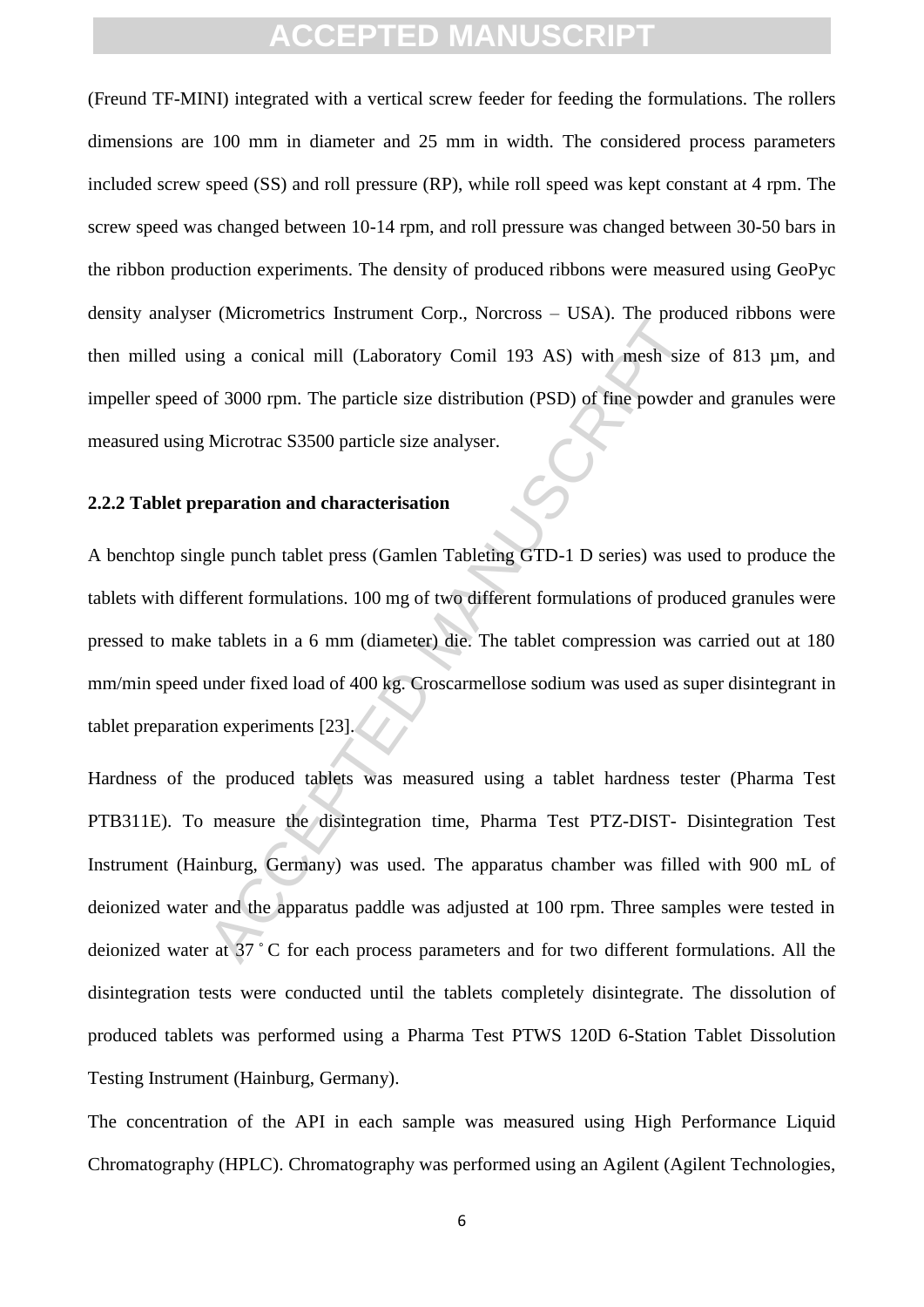Waldbronn, Germany) 1260 Infinity II HPLC system. The HPLC system consisted of a quaternary pump G1311B, a diode array detector G1315D set at wavelengths of 200 nm for acetylsalicylic acid and salicylic acid, auto-sampler G1329 B and a thermostated column compartment G1316A set at 25 °C. The system operated under isocratic flow at 0.75 mL/min using mobile phases consisting of A) 0.1 % Ortho-phosphoric acid; B) acetonitrile; A/B =50/50, v/v. The injection volume was 10 mL. The total run time was 10 minutes, and the type of column used was Kromasil 5C18 (250×4.6 mm).

#### **2.3. Dissolution test procedure**

**Example 12** that the sum of the sum of the sum of the sum of the sum of the sum of the sum of the sum of the sum of the sum of the sum of the sum of the sum of the sum of the sum of the sum of the sum of the sum of the s The dissolution chamber was filled with 500 mL of prepared medium 0.1 N HCl (ACS, ISO, Reag. Ph Eur, Hydrochloric acid fuming 37% wt.) at pH=1.2. The medium temperature was kept constant at  $37 \pm 0.5$  °C and the stirrer was adjusted to a speed of 75 rpm [45]. When the temperature reached 37 ̊ C, one tablet was placed in each dissolution vessel to run the dissolution test for 120 minutes. Three mL of the dissolution medium were withdrawn at 5, 10, 20, 30, 40, 50, 60 and 120 minutes, then medium was replaced with the same amount, immediately. Then, the samples were filtered using Captiva Econofilters (PTFE membrane, 13 mm diameter, 0.2-µm pore size) syringes to prepare for the analysis by HPLC at 200 nm wavelength, immediately, due to hydrolysis of acetylsalicylic acid.

In order to prepare the buffer solution ( $pH = 1.2$ ) for the dissolution tests, 2 g sodium chloride was dissolved in 200 mL deionized water. Then, it was diluted with deionized water in a 1000 mL volumetric flask and 7 mL HCl was added. In order to prepare the calibration solutions for HPLC analysis, 5 mg of acetylsalicylic acid and 5 mg salicylic acid were dissolved in 20 mL of buffer solution, separately. Then, they were mixed to prepare the calibration solution. Afterwards, the prepared solutions were diluted with buffer solution 6 times. The standard curves of drug concentration vs peak area were drawn for different formulations giving  $R^2 = 0.99$ .

#### **3. Results and discussion**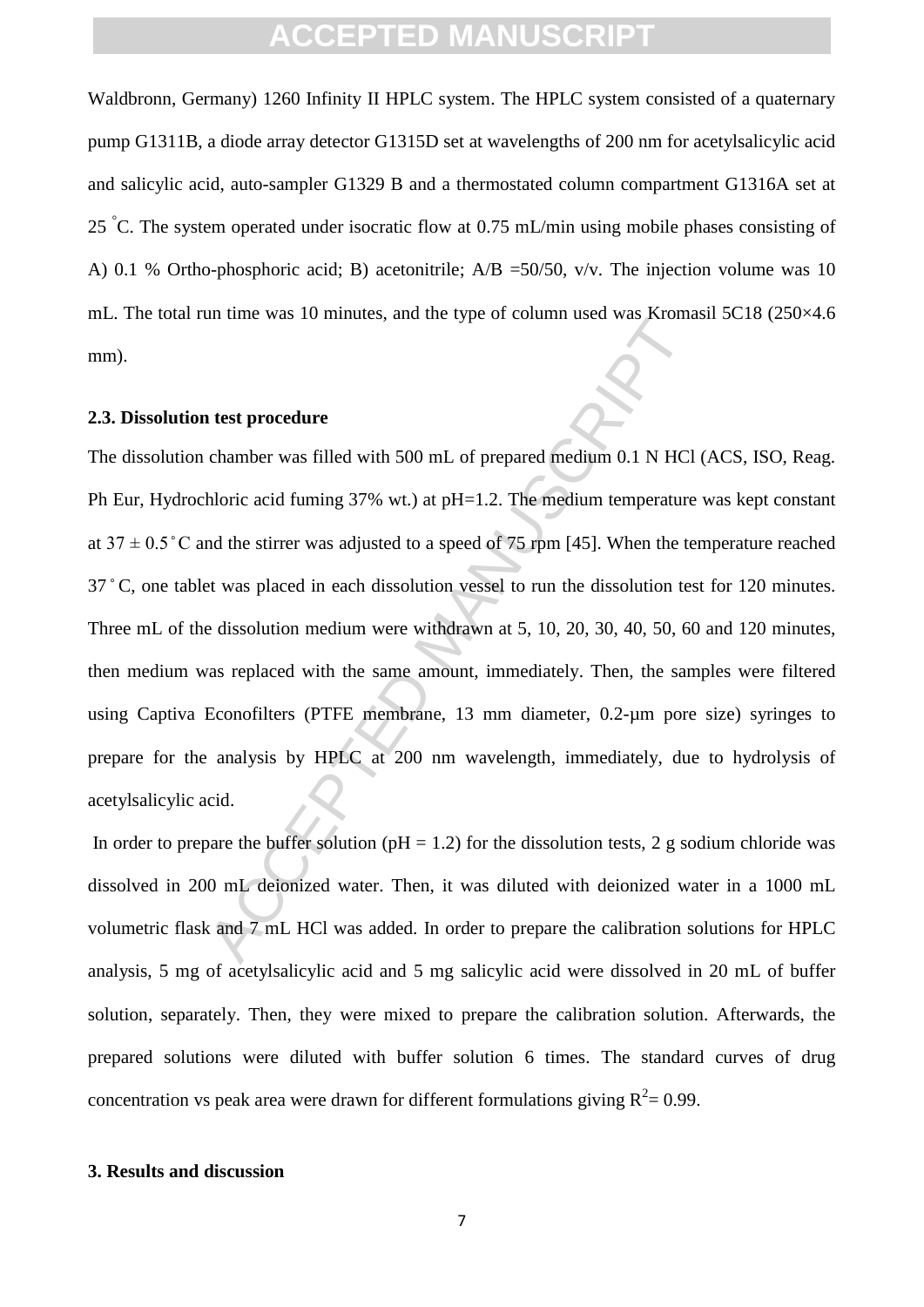#### **3.1. Dissolution profiles for two different formulations**

Two different formulations were evaluated to find the effect of Alcell lignin on the aspirin tablet release rate. One formulation contains Alcell lignin, MCC 102 and lactose as excipients and the other one contains lactose and MCC 102 as excipients. Both formulations contain aspirin as API. Fig. 1 illustrates the graphs of drug release rate for tablets prepared at various process parameters. As seen, different levels of screw speed and roll pressure were considered in this study. Interestingly, the results show that the tablets containing Alcell lignin have higher release rate than the tablets without lignin for all prepared samples. In addition, the equilibrium dissolution for the tablets containing lignin is greater which is attributed to the enhancement of solubility of ASA with addition of lignin. It is also seen that faster release kinetics is obtained for the tablets containing lignin such that the majority of the API are dissolved in the first 10 minutes of the dissolution test. Moreover, the tablets prepared with lignin indicated less variability in the dissolution measurements. The data is provided in the Supplementary file for both formulations.

The article of the state of the state of the state of the state of the state of the state of the state of the state of solution, the equilibrium and lignin is greater which is attributed to the enhancement of solution. It In other words, tablets containing lignin with very high release rate acts as a disintegrating agent in the dissolution chamber, facilitate the dissolution kinetics, and accelerate to equilibrium release. Moreover, due to amorphous nature of lignin, it may be concluded that lignin enhances the solubility of API due to its disordered structure and higher Gibbs free energy of the amorphous phase in the dissolution media. The cross-linked structure of lignin is likely to have an effect on dissolution and disintegration as well. Peltonen et al. [15] studied the effect of pH on the release rate of aspirin tablets with different formulations (B (aspirin & lactose), A (aspirin, lactose &MCC) and C (aspirin &MCC)). They illustrated in pH 1.2 the release rate of aspirin with the different formulations are low and it does not show 100% release rate after more than 200 minutes. Maximum release rates of the formulation B was around 90% after 200 minutes. For formulation A, the release rate was around 80% after 500 minutes and for formulation C was around 70% after 500 minutes.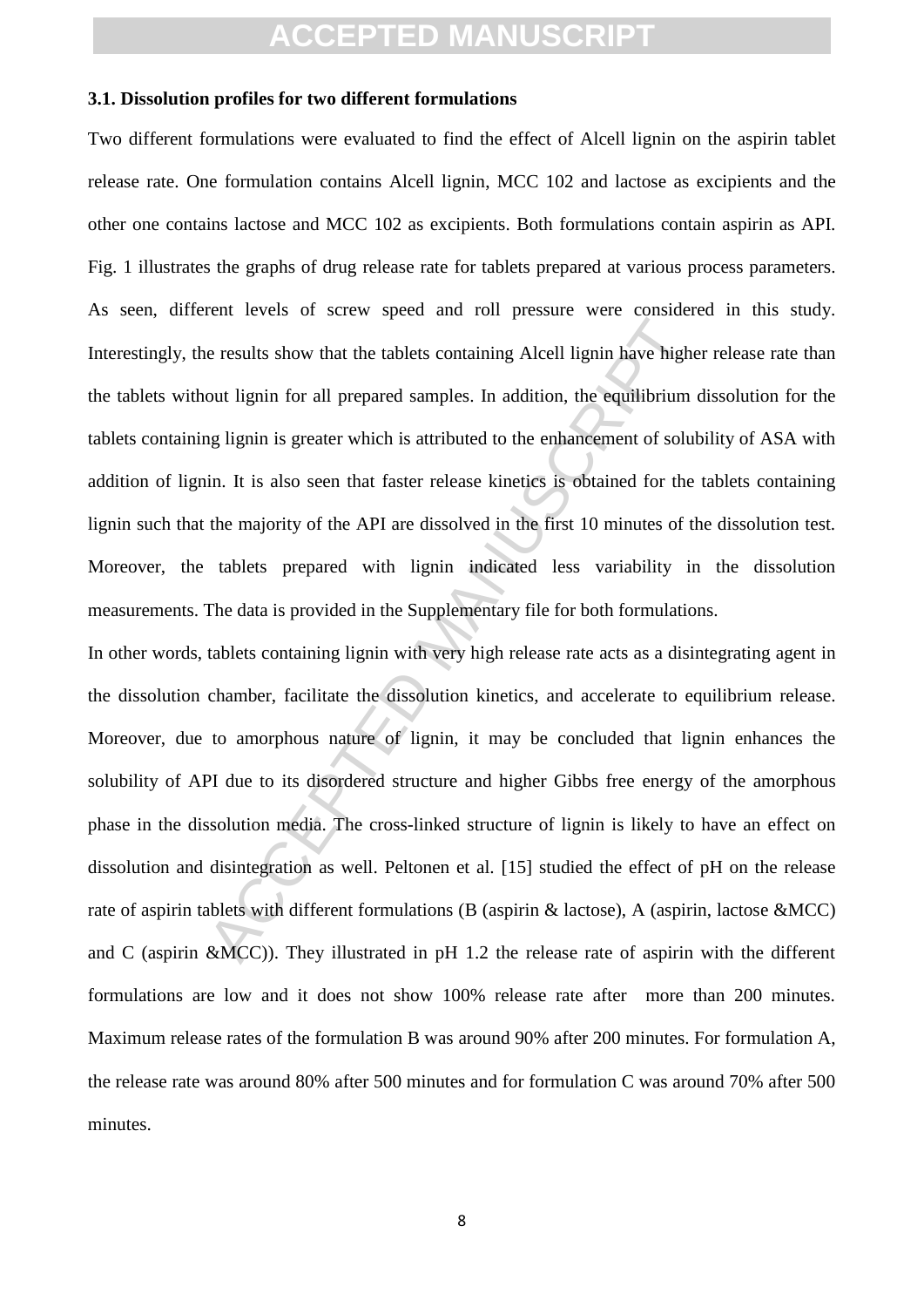The roll compaction process parameters affect the release rate of aspirin also in which the effect of roll pressure is more significant compared to screw speed. For the tablets without lignin, increasing roll pressure (at constant screw speed of 14 rpm) results in reduction of API dissolution, which could be attributed to the particle size of granules, which produce the tablets. In the roll compaction process, increasing the roll pressure results in enhancement of granule size. However, the effect of process parameters on the API dissolution is not significant, because the dissolution depends mainly on the chemical structure of API and interaction with the dissolution medium. In fact, the granulation improves the flowability of particles in the manufacturing.



Screw speed=14 rpm- Roll pressure=30 bar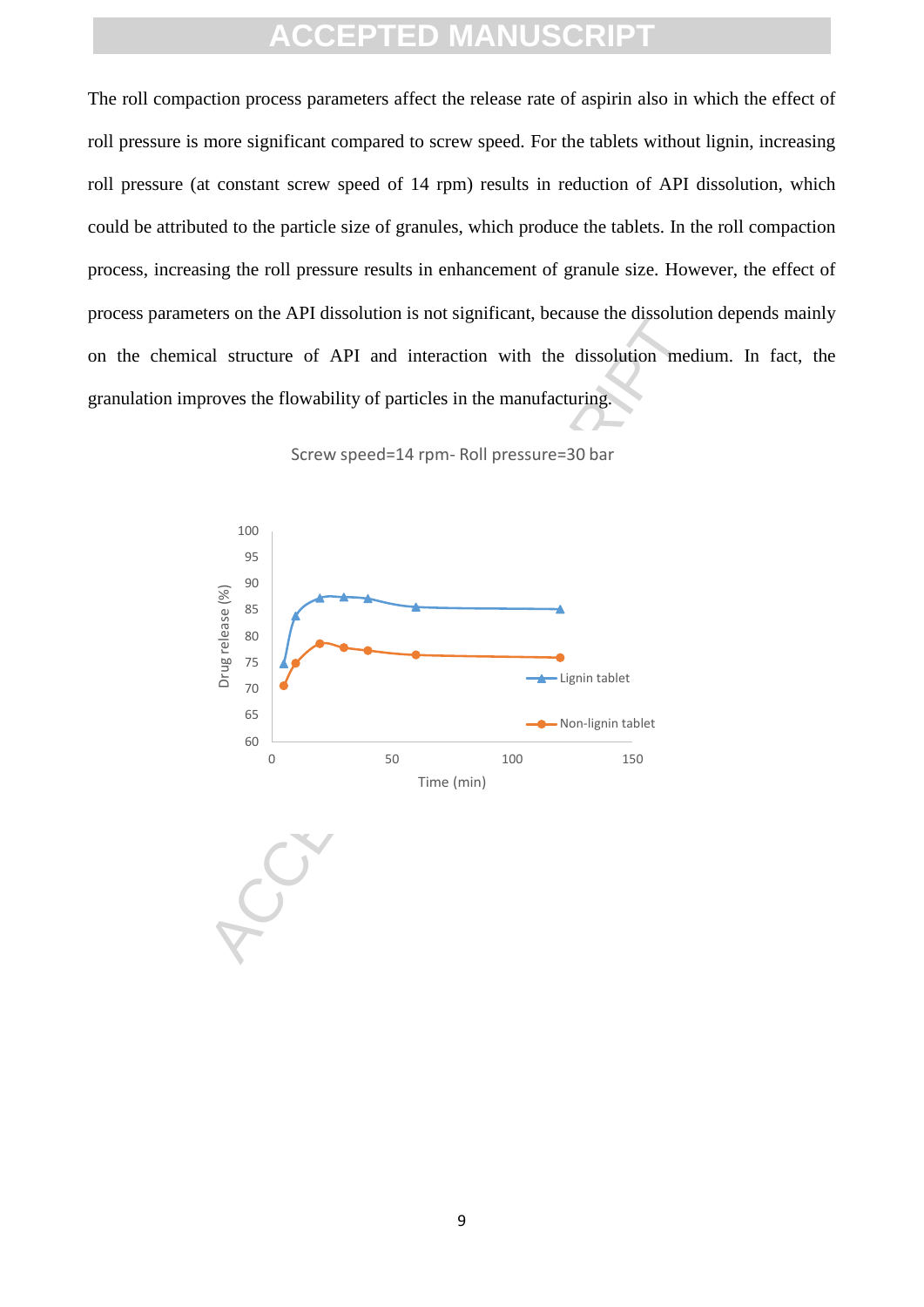Screw speed=14 rpm- Roll pressure=40 bar









Screw speed=12 rpm- Roll pressure=30 bar

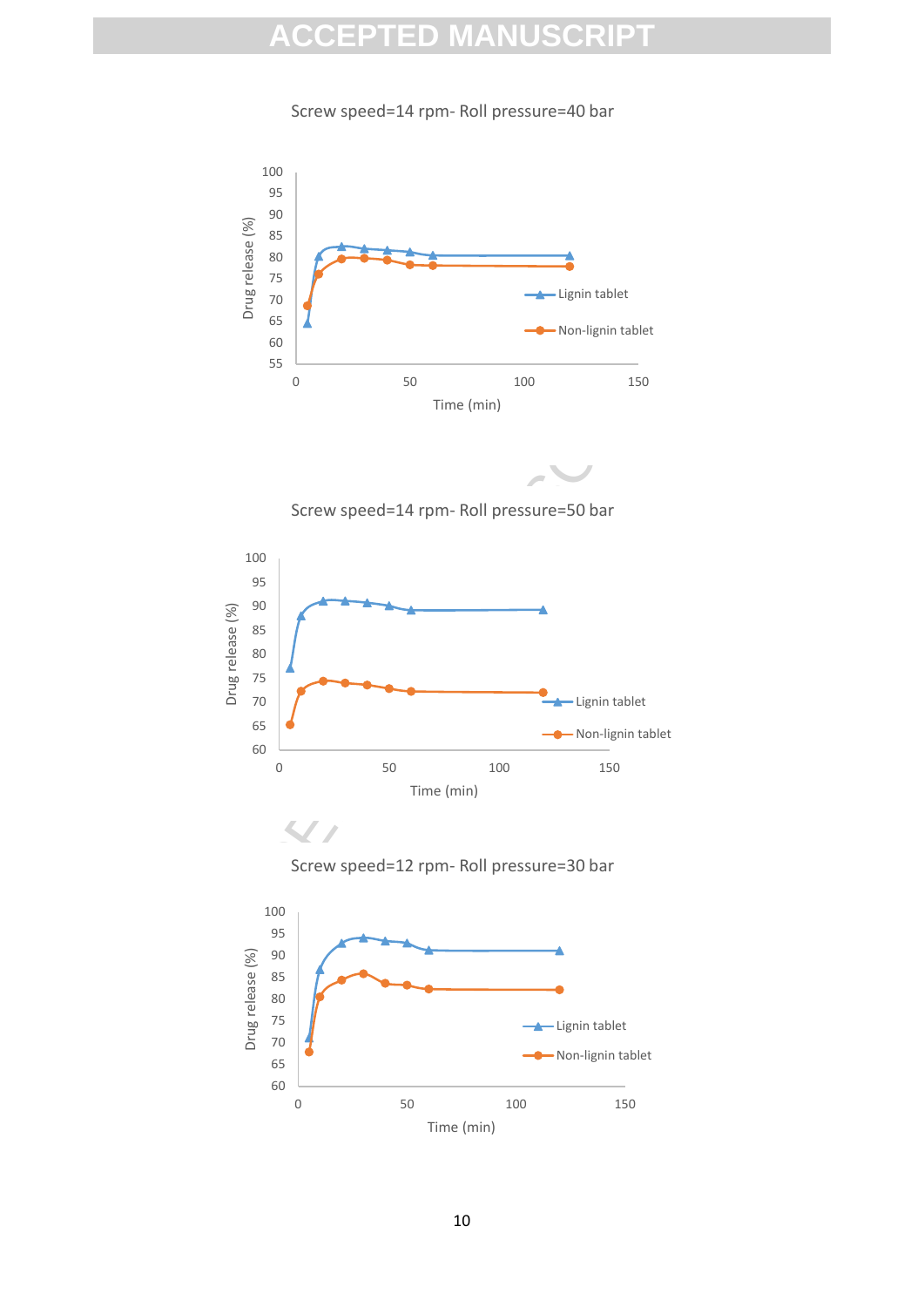Screw speed=12 rpm-Roll pressure=40 bar



**Figure 1: Dissolution release rate of acetylsalicylic acid for different lignin and non-lignin tablets at different process parameters.**

#### **3.2. Effect of process parameters on tablet disintegration time**

The effect of roll pressure and screw speed as the main process parameters of dry granulation on the tablet disintegration time for the two formulations is shown in Fig. 2. In terms of the effect of roll pressure as process parameter on disintegration time of tablets, the results illustrate that increasing the roll pressure while keeping the screw speed constant, results in decreasing the disintegration time for both formulations. Increasing the roll pressure results in higher densify of ribbons during the roll compaction process, and subsequently produce larger granules because higher mechanical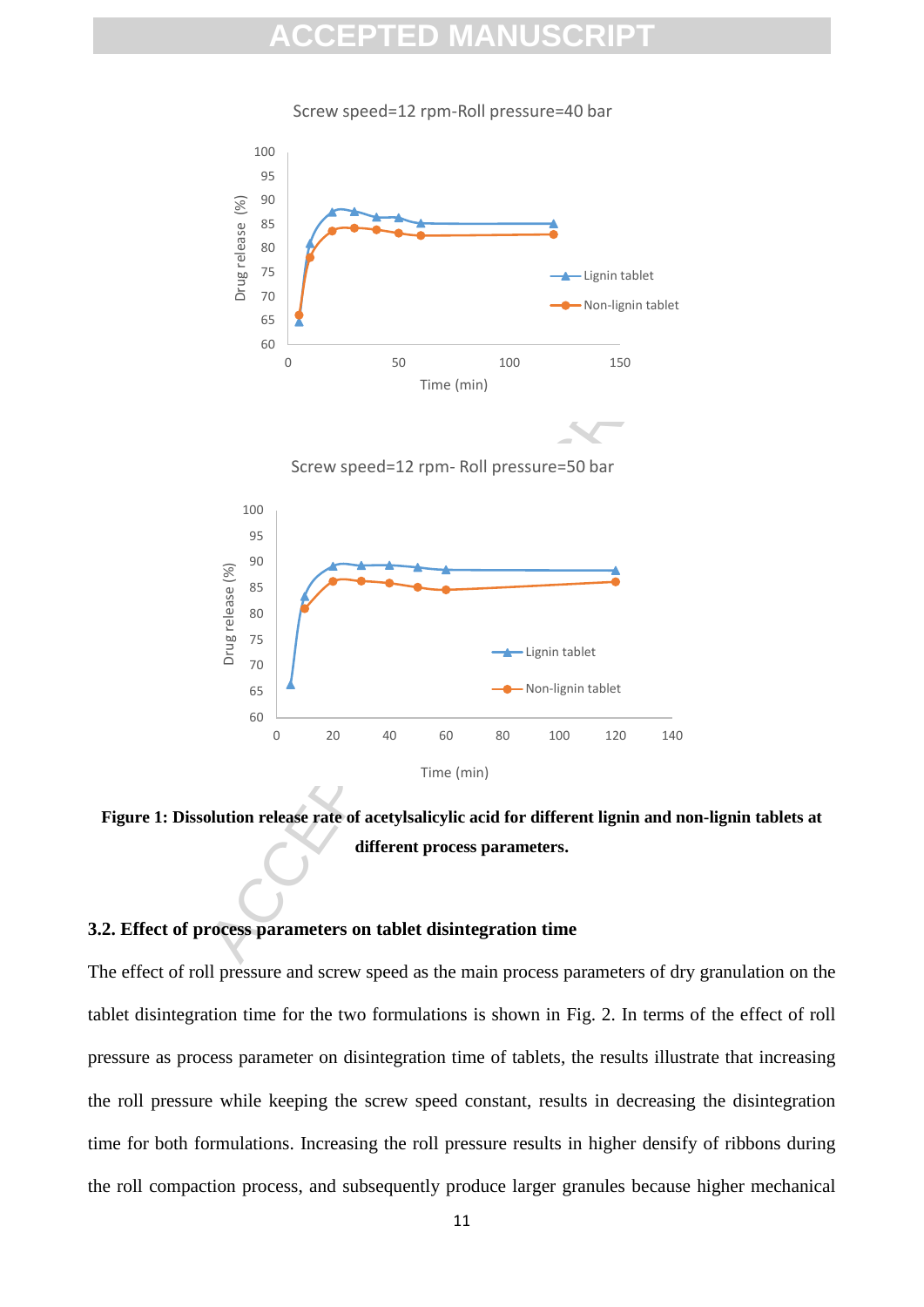energy is required to break up the ribbons during the milling step. The tablets made with larger granules will be more porous, and subsequently leads to faster disintegration time. It is also observed from Fig. 2 that the tablets containing lignin have faster disintegration time than nonlignin tablets due to the amorphous and inherent structure of lignin, which has higher affinity towards the solution media compared to MCC and lactose.

Moreover, the particle size of raw materials used as excipients are shown in Fig. 3. As observed, lignin has smaller particle size compared to MCC 102, and introducing lignin as an excipient results in better compaction behaviour. In fact, smaller particles provide better particle-particle contact during the roll compaction and denser ribbons are produced, which in turn results in larger granules in the milling stage [49]. Furthermore, the size distributions of the used granules for tableting are shown in the Supplementary file. It is seen that the formulation containing lignin has slightly larger granule size, which results in faster disintegration time.

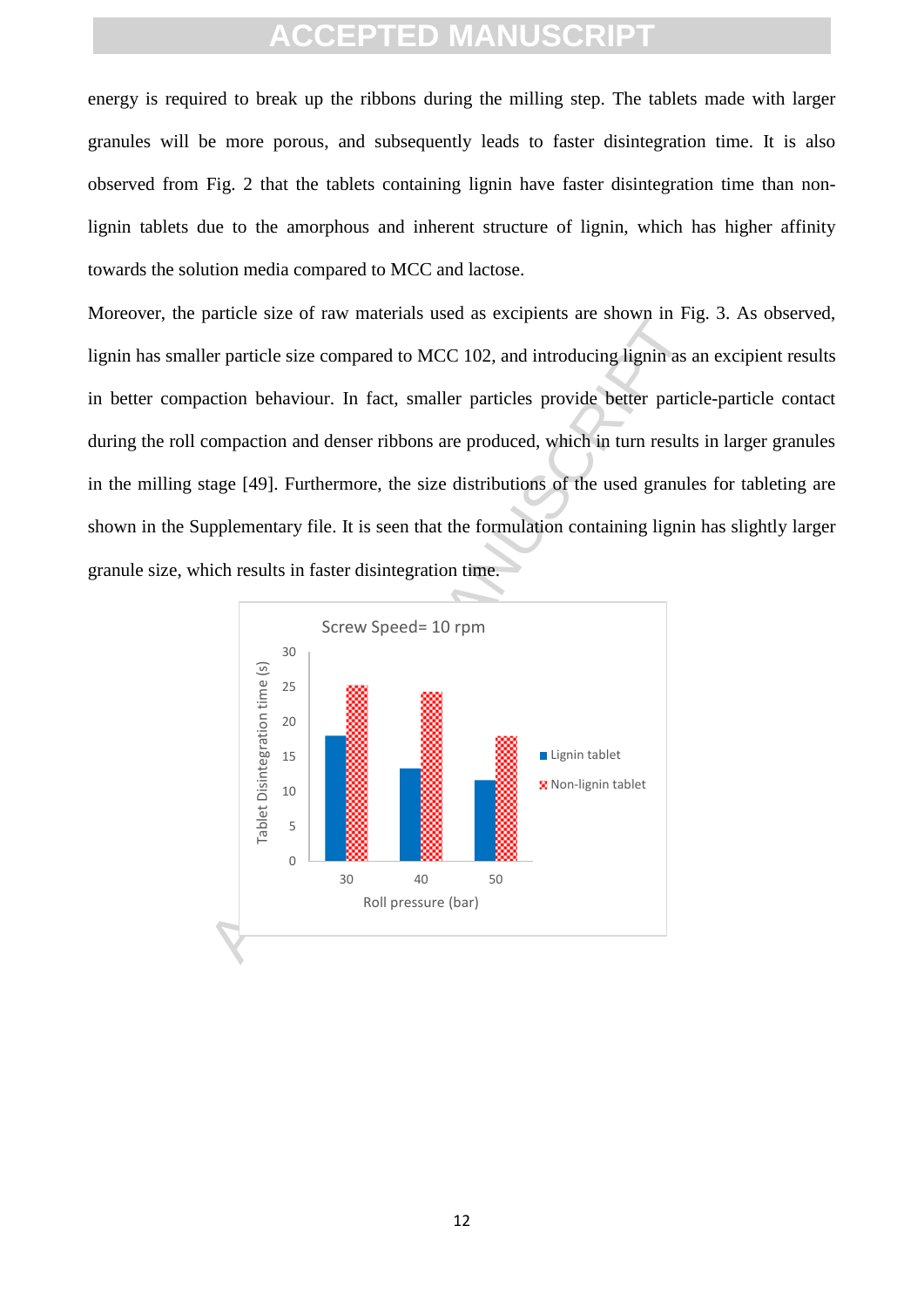

**Figure 2: Disintegration time of tablets prepared with and without lignin as function of process** 

**parameters.**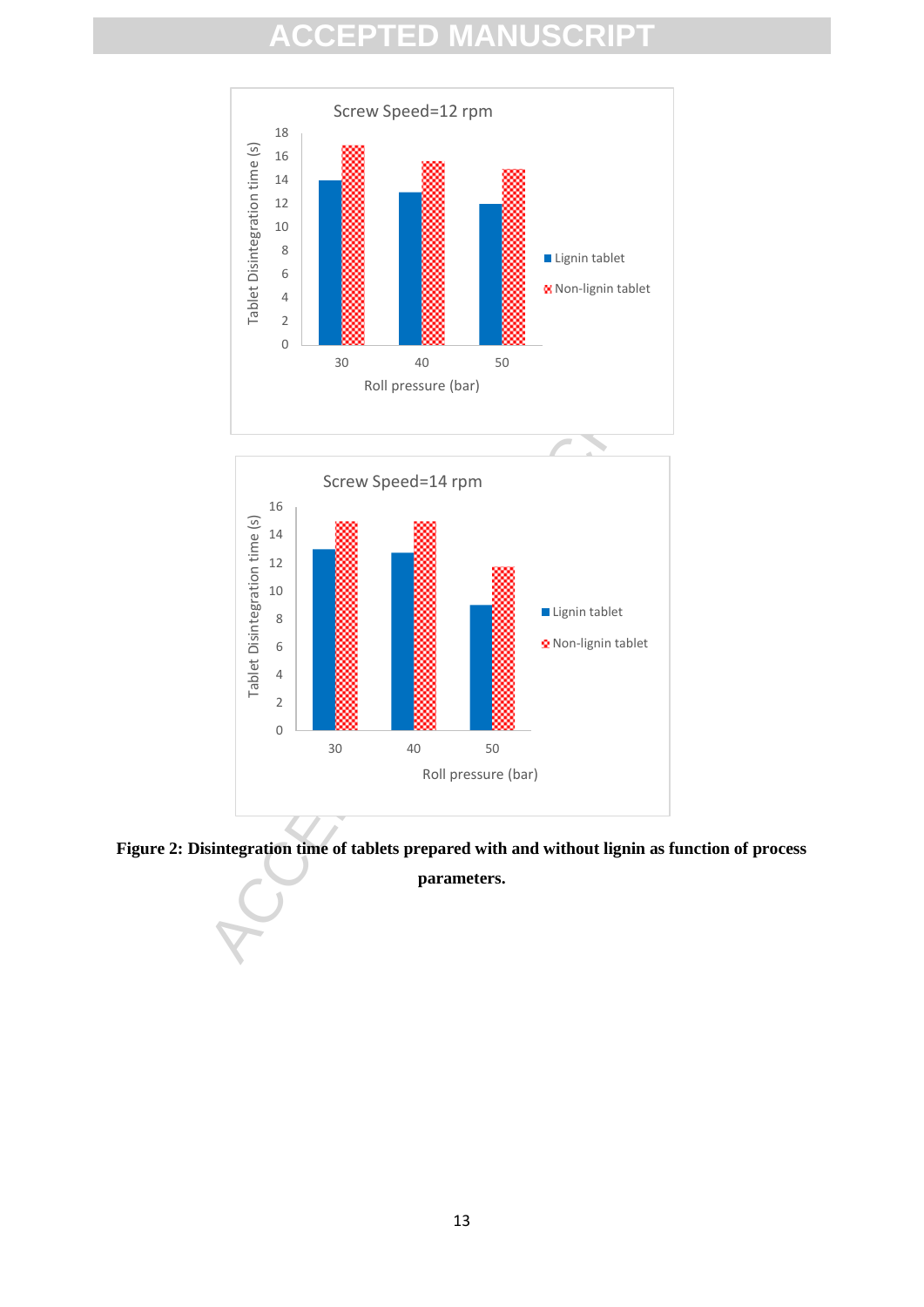

**Figure 3: Particle size distribution of materials; MCC 102, lactose and lignin.**

#### **3.3. Effect of process parameters on tablet hardness**

2<br>
0<br>
0<br>
0<br>
200<br>
5 are (Micron)<br>
9<br>
1 are 3: Particle size distribution of materials; MCC 102, lactose and locates are 3: Particle size distribution of materials; MCC 102, lactose and locates process parameters on tablet h Fig. 4 illustrates the hardness of the tablets prepared using the two formulations as a function of process parameters. The results reveal that the lignin tablets have higher hardness than non-lignin tablets for all samples. Also, it can be seen that increasing the roll pressure leads to reduction of tablet hardness due to larger granules being obtained at higher roll pressure which in turn leads to weak physical bonds between particles. The results also indicate that by increasing screw speed, the tablet hardness decreases; however, the change is not considerable. In addition, the standard range of tablet hardness is between 39-79 N, therefore the lignin tablets are within the standard range of hardness. The reason why tablets containing lignin display higher hardness can be attributed to the interaction between lignin and other constituents of the formulation where lignin acts as a binder thereby increasing tablet hardness.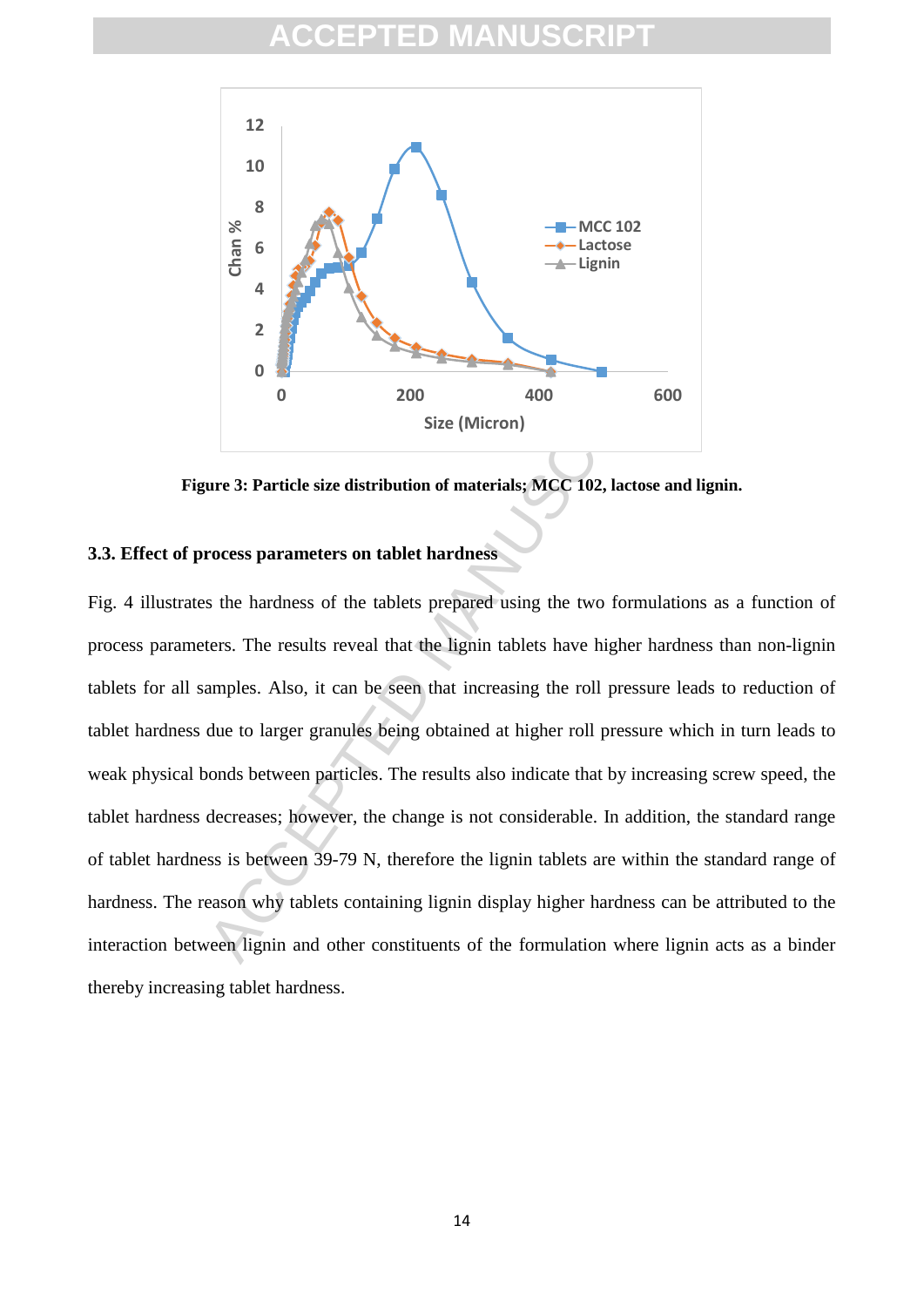

**Figure 4: Hardness of tablets prepared with and without lignin as function of process parameters.**

#### **4. Conclusions**

The main aim of this study was to investigate the effect of lignin-based excipients on release of oral dosage aspirin tablets. Lignin was selected as an excipient to evaluate its influence on release rate and tablet properties at varying processing conditions due its chemical structure. Results illustrated that lignin tablets compared to non-lignin tablets have higher hardness, faster disintegration time, and higher release rate. Indeed, the critical quality attributes of the tablets were improved by introducing the lignin. Higher release rate of tablets with lignin formulation are due to amorphous structure of lignin and interaction with the API, which improves drug solubility and therefore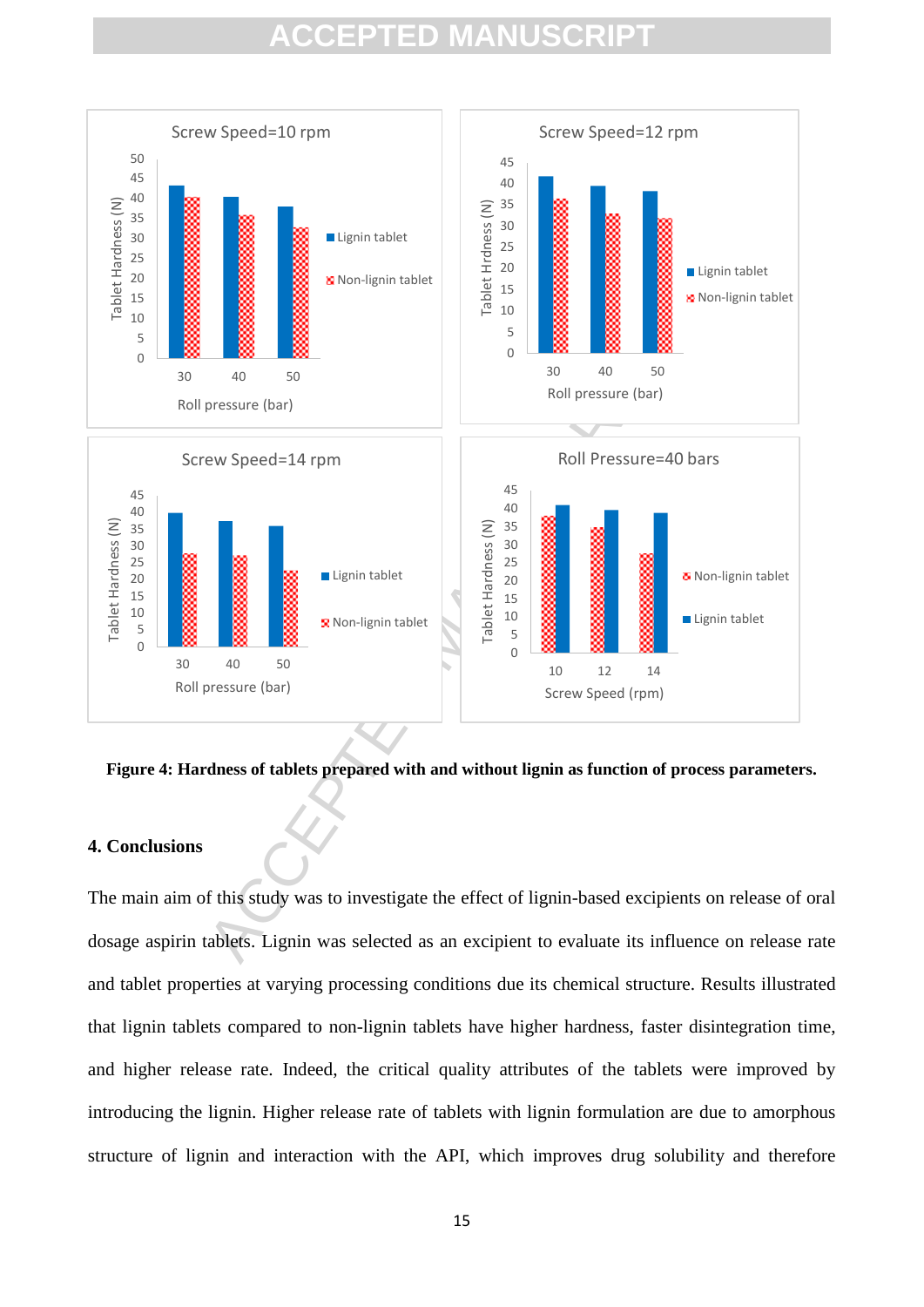bioavailability, the key factor in oral dosage development. On the other hand, higher roll pressure leads to more densified ribbons associated with lignin blends and consequently, larger granules are produced. These larger granules result in porous tablets, which leads to faster disintegration times as solute diffuses faster into the tablets. Also, the greater hardness for the tablets containing lignin are attributed to better affinity between lignin and MCC which leads to lignin acting as a tablet binder.

#### **Acknowledgements**

This research was conducted with the financial support of the Synthesis and Solid State

Pharmaceutical Centre (SSPC), funded by SFI and is co-funded under the European Regional

Development Fund under Grant Number 14/SP/2750.

The authors also would like to thank Dr. Ali Sheikhi, Department of Mathematics, University of

Limerick, for his useful comments on the statistical analysis.

#### **References**

[1] A. Penkina, O. Antikainen, M. Hakola, S. Vuorinen, T. Repo, J. Yliruusi, P. Veski, K. Kogermann, J. Heinämäki, Direct Compression of Cellulose and Lignin Isolated by a New Catalytic Treatment, AAPS PharmSciTech 14(3) (2013) 1129-1136.

[2] A.R. Muliadi, J.D. Litster, C.R. Wassgren, Modeling the powder roll compaction process: Comparison of 2-D finite element method and the rolling theory for granular solids (Johanson's model), Powder Technology 221 (2012) 90-100.

nents<br>
was conducted with the financial support of the Synthesis<br>
Centre (SSPC), funded by SFI and is co-funded under the E<br>
und under Grant Number 14/SP/2750.<br>
o would like to thank Dr. Ali Sheikhi, Department of Mathema<br> [3] N. Souihi, D. Nilsson, M. Josefson, J. Trygg, Near-infrared chemical imaging (NIR-CI) on roll compacted ribbons and tablets – multivariate mapping of physical and chemical properties, International Journal of Pharmaceutics 483(1) (2015) 200-211.

[4] M. Khorasani, J.M. Amigo, P. Bertelsen, C.C. Sun, J. Rantanen, Process optimization of dry granulation based tableting line: Extracting physical material characteristics from granules, ribbons and tablets using near-IR (NIR) spectroscopic measurement, Powder Technology 300 (2016) 120-125.

[5] T. Freeman, H. Vom Bey, M. Hanish, K. Brockbank, B. Armstrong, The influence of roller compaction processing variables on the rheological properties of granules, Asian Journal of Pharmaceutical Sciences 11(4) (2016) 516-527.

[6] Z. Li, L. Zhao, X. Lin, L. Shen, Y. Feng, Direct compaction: An update of materials, trouble-shooting, and application, International Journal of Pharmaceutics 529(1) (2017) 543-556.

[7] R. Tiwari, G.T. , B.S. , a.A.K. Ra, Solid Dispersions: An Overview to Modify Bioavailability of Poorly Water Soluble Drugs, International Journal of PharmaTech Research 1(4) (2009) 1338-1349.

[8] S. Torrado, R. Cadorniga, J.J. Torrado, Effect of drug release rate on bioavailability of different aspirin tablets, International Journal of Pharmaceutics 133(1) (1996) 65-70.

[9] D. Zhenhao, D. Xingxing, S. Xinyuan, Q. Yanjiang, Design and Development of Pharmaceutical Excipients Database, World Science and Technology 13(4) (2011) 611-615.

[10] D.P. Elder, M. Kuentz, R. Holm, Pharmaceutical excipients — quality, regulatory and biopharmaceutical considerations, European Journal of Pharmaceutical Sciences 87 (2016) 88-99.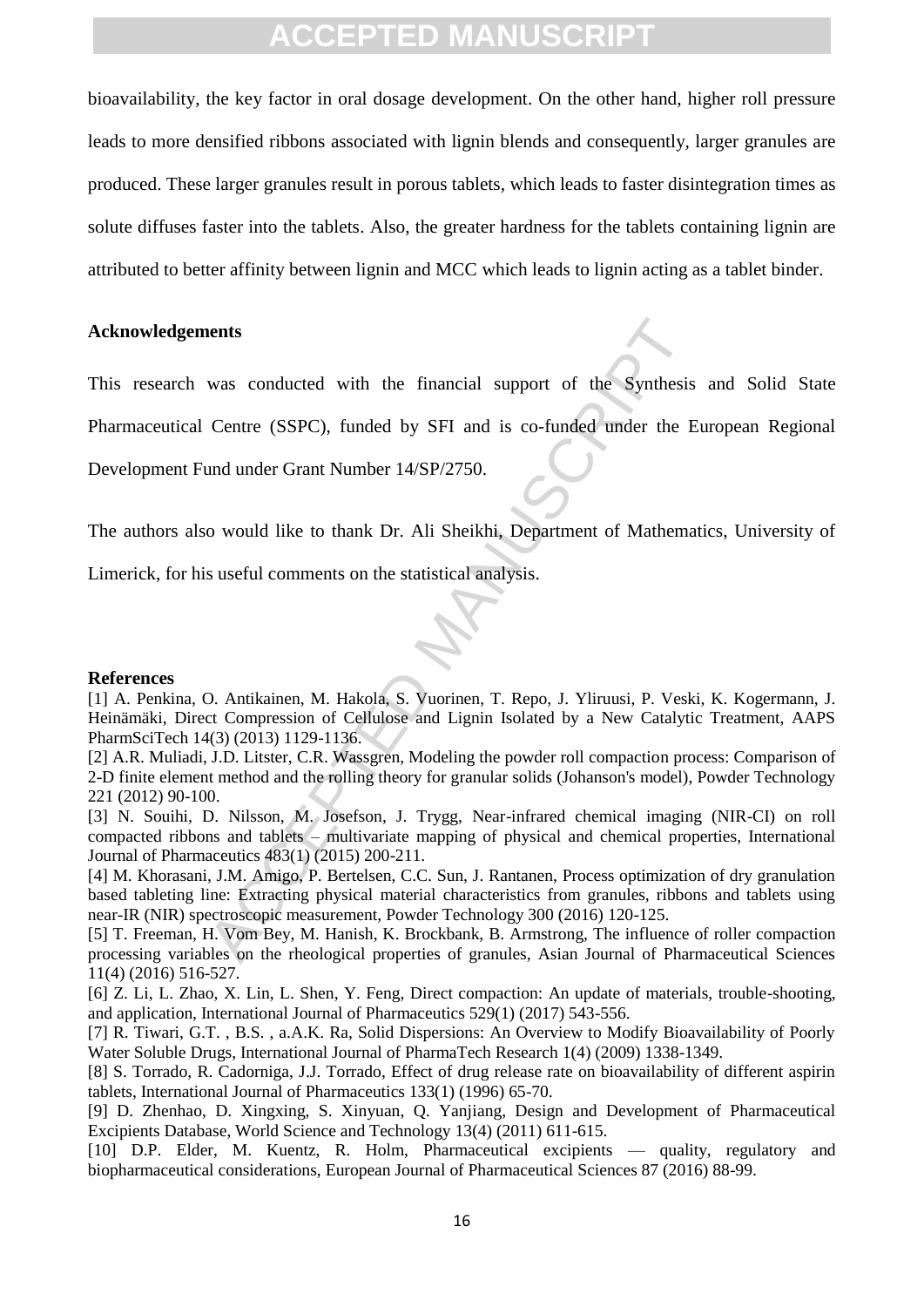[11] A. Abdellah, M.I. Noordin, W.A. Wan Ismail, Importance and globalization status of good manufacturing practice (GMP) requirements for pharmaceutical excipients, Saudi Pharmaceutical Journal 23(1) (2015) 9-13.

[12] C.G. Abrantes, D. Duarte, C.P. Reis, An Overview of Pharmaceutical Excipients: Safe or Not Safe?, Journal of Pharmaceutical Sciences 105(7) (2016) 2019-2026.

[13] M. Sajjia, S. Shirazian, D. Egan, J. Iqbal, A.B. Albadarin, M. Southern, G. Walker, Mechanistic modelling of industrial-scale roller compactor 'Freund TF-MINI model', Computers & Chemical Engineering 104(Supplement C) (2017) 141-150.

[14] L. Peltonen, P. Liljeroth, T. Heikkila, K. Kontturi, J. Hirvonen, A novel channel flow method in determination of solubility properties and dissolution profiles of theophylline tablets, 2004.

[15] L. Peltonen, P. Liljeroth, T. Heikkilä, K. Kontturi, J. Hirvonen, Dissolution testing of acetylsalicylic acid by a channel flow method—correlation to USP basket and intrinsic dissolution methods, European Journal of Pharmaceutical Sciences 19(5) (2003) 395-401.

[16] S.S. Gaikwad, R.S.M., Yogesh D. Mahale, Nitin P. Jain, SOLUBILITY ENHANCEMENT OF POORLY WATER SOLUBLE DRUG, Indo American Journal of Pharmaceutical Research (2231-6876) (2014).

[17] K.S.W. Satish K. Patil, Venkatesh B. Parik, Anup M. Akarte, Dheeraj T. Baviskar, STRATEGIES FOR SOLUBILITY ENHANCEMENT OF POORLY SOLUBLE DRUG, 8(2) (2011).

[18] B.H.K.a.M.S. K. V. R. N. S. Ramesh, Design and Evaluation of Controlled Release Matrix Tablets of Flurbiprofen, 10(4) (2012) 2199-2208.

[19] R.T. 0974-4304, G.T. , B.S. , a.A.K. Rai, Solid Dispersions: An Overview to Modify Bioavailability of Poorly Water Soluble Drugs, International Journal of PharmTech Research 1(4) (2009) 1338-1349.

[20] M. Rumman, Understanding the functionality of MCC rapid as an excipient for DC-Moving towards QbD, (2009).

[21] P. Zarmpi, T. Flanagan, E. Meehan, J. Mann, N. Fotaki, Biopharmaceutical aspects and implications of excipient variability in drug product performance, European Journal of Pharmaceutics and Biopharmaceutics 111 (2017) 1-15.

[22] S. Yassin, D.J. Goodwin, A. Anderson, J. Sibik, D. Ian Wilson, L.F. Gladden, J. Axel Zeitler, The Disintegration Process in Microcrystalline Cellulose Based Tablets, Part 1: Influence of Temperature, Porosity and Superdisintegrants, Journal of Pharmaceutical Sciences 104(10) (2015) 3440-3450.

[23] J. Zhao, O. Koo, D. Pan, Y. Wu, D. Morkhade, S. Rana, P. Saha, A. Marin, The Impact of Disintegrant Type, Surfactant, and API Properties on the Processability and Performance of Roller Compacted Formulations of Acetaminophen and Aspirin, The AAPS Journal 19(5) (2017) 1387-1395.

[24] G. Majid Khan, J.-B. Zhu, Studies on drug release kinetics from ibuprofen–carbomer hydrophilic matrix tablets: influence of co-excipients on release rate of the drug, Journal of Controlled Release 57(2) (1999) 197-203.

riano metrical concretation of our other dealing and a R.B.M., Nogesh D. Mahale, Nitin P. Jain, SOLUBILTTY EN<br>acculted Sciences 19(5) (2003) 395-401.<br>ad, R.S.M., Yogesh D. Mahale, Nitin P. Jain, SOLUBILITY EN<br>ad, R.S.M., Y [25] A. Ziaee, A.B. Albadarin, L. Padrela, A. Faucher, E. O'Reilly, G. Walker, Spray drying ternary amorphous solid dispersions of ibuprofen – An investigation into critical formulation and processing parameters, European Journal of Pharmaceutics and Biopharmaceutics 120 (2017) 43-51.

[26] A. Penkina, M. Hakola, U. Paaver, S. Vuorinen, K. Kirsimäe, K. Kogermann, P. Veski, J. Yliruusi, T. Repo, J. Heinämäki, Solid-state properties of softwood lignin and cellulose isolated by a new acid precipitation method, International Journal of Biological Macromolecules 51(5) (2012) 939-945.

[27] L. Yu, Amorphous pharmaceutical solids: preparation, characterization and stabilization, Advanced Drug Delivery Reviews 48(1) (2001) 27-42.

[28] N.D.a.A. Dahan, Applications of Polymers as Pharmaceutical Excipients in Solid Oral Dosage Forms, 37(1) (2017) 52-97.

[29] P. Douglas, M. Kuhs, M. Sajjia, M. Khraisheh, G. Walker, M.N. Collins, A.B. Albadarin, Bioactive PCL matrices with a range of structural & rheological properties, Reactive and Functional Polymers 101 (2016) 54-62.

[30] G. Van den Mooter, The use of amorphous solid dispersions: A formulation strategy to overcome poor solubility and dissolution rate, Drug Discovery Today: Technologies 9(2) (2012) e79-e85.

[31] M. Culebras, A. Beaucamp, Y. Wang, M.M. Clauss, E. Frank, M.N. Collins, Biobased Structurally Compatible Polymer Blends Based on Lignin and Thermoplastic Elastomer Polyurethane as Carbon Fiber Precursors, ACS Sustainable Chemistry & Engineering (2018).

[32] S. Laurichesse, L. Avérous, Chemical modification of lignins: Towards biobased polymers, Progress in Polymer Science 39(7) (2014) 1266-1290.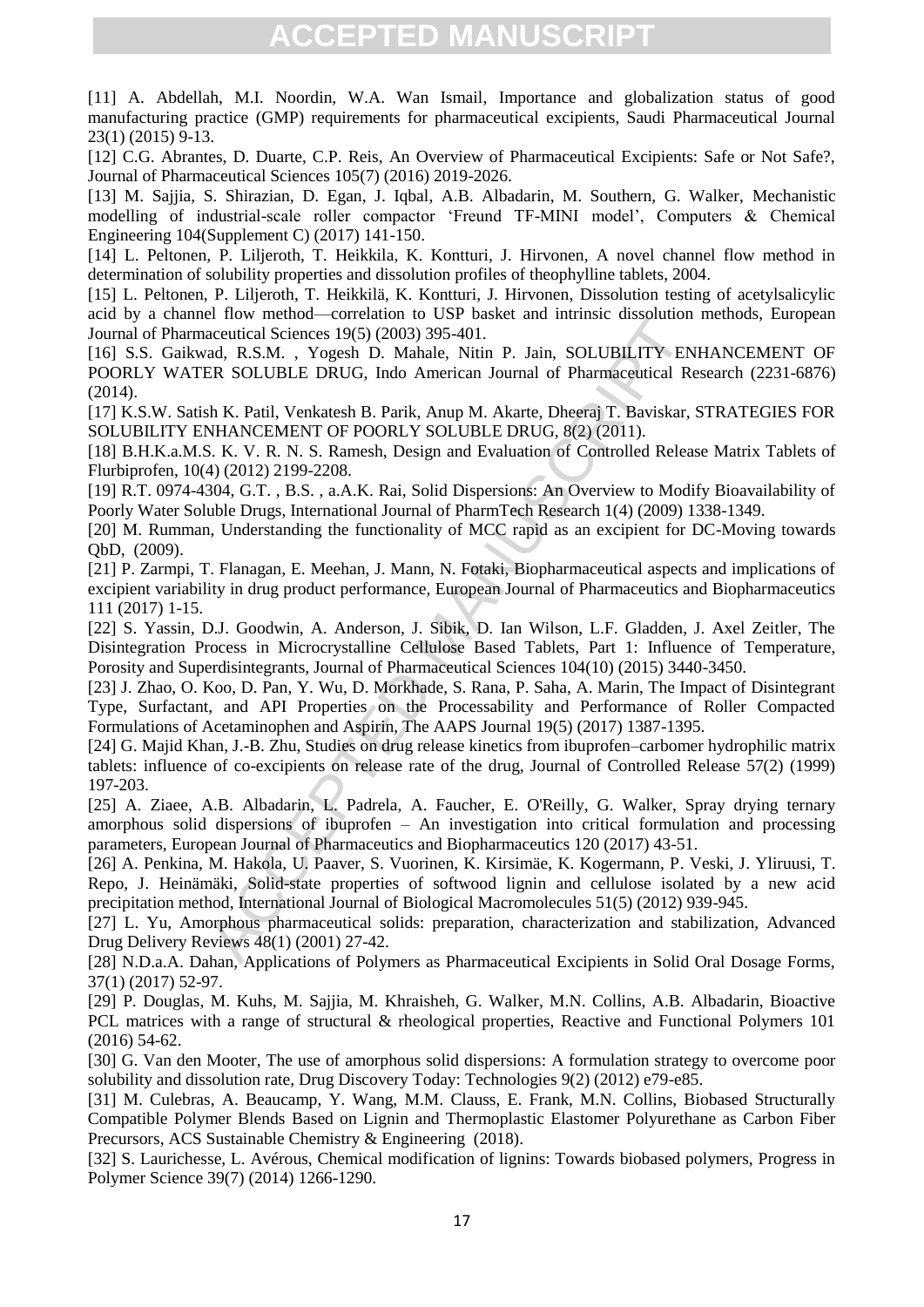[33] N. Dalton, R.P. Lynch, M.N. Collins, M. Culebras, Thermoelectric properties of electrospun carbon nanofibres derived from lignin, International Journal of Biological Macromolecules 121 (2019) 472-479.

[34] J. Zule, Characteristics of Trichloroacetic Acid Spruce Lignin, Holzforschung 51(5) (1997) 414-418.

[35] M.P.V.a.M. Mitjans, Lignins and Their Derivatives with Beneficial Effects on Human Health, international journal of molecular sciences (2017).

[36] M.P. Vinardell, M. Mitjans, Lignins and Their Derivatives with Beneficial Effects on Human Health. International Journal of Molecular Sciences 18(6) (2017) 1219.

[37] M.A. Chowdhury, The controlled release of bioactive compounds from lignin and lignin-based biopolymer matrices, International Journal of Biological Macromolecules 65 (2014) 136-147.

[38] L.A. S. Laurichesse, Chemical modification of lignins: Towards biobased polymers Progress in Polymer Science 39 (2014) 1266-1290.

[39] D. Kun, B. Pukánszky, Polymer/lignin blends: Interactions, properties, applications, European Polymer Journal 93(Supplement C) (2017) 618-641.

[40] O.A. Anna Penkina, Maija Hakola, Sirpa Vuorinen, Timo repo, Jouko Yliruusi, Peep Veski, Karin Kogermann, and Jyrki Heinamaki, Direct compresion of cellulose and lignin isolated by a new catalytic treatment, AAPS pharmaSciTech 14(3) (2013).

[41] S. Gopi, A.A.a.S.T. , Effective Drug Delivery System of Biopolymers Based On Nanomaterials and Hydrogels - A Review, Drug Designing (2016).

[42] N.D.a.A. Dahan, Applications of Polymers as Pharmaceutical Excipients in Solid Oral Dosage Forms, Wiley Online Library.

[43] O.Y. Abdelaziz, D.P. Brink, J. Prothmann, K. Ravi, M. Sun, J. García-Hidalgo, M. Sandahl, C.P. Hulteberg, C. Turner, G. Lidén, M.F. Gorwa-Grauslund, Biological valorization of low molecular weight lignin, Biotechnology Advances 34(8) (2016) 1318-1346.

Vaxample Batalach, Toylor Theory, 100 and Man and Constant C(2017) 618-641.<br>
Tennit C) (2017) 618-641.<br>
Penkina, Maja Hakola, Sirpa Vuorinen, Timo repo, Jouko Yliiruusi,<br>
Penkina, Maja Hakola, Sirpa Vuorinen, Timo repo, Jo [44] S. Kannan\*, R.M. 1, Ayyasamy Balasubramaniam2 and Natesan Senthil Kumar2, FORMULATION AND EVALUATION OF ASPIRIN DELAYED RELEASE TABLET, INTERNATIONAL JOURNAL OF COMPREHENSIVE PHARMACY 4(02) (2010).

[45] J.B. Dressman, A. Nair, B. Abrahamsson, D.M. Barends, D.W. Groot, S. Kopp, P. Langguth, J.E. Polli, V.P. Shah, M. Zimmer, Biowaiver Monograph for Immediate-Release Solid Oral Dosage Forms: Acetylsalicylic Acid, Journal of Pharmaceutical Sciences 101(8) (2012) 2653-2667.

[46] A.S. Yeyet C.Sumirtapura, Jessie S. Pamudji, Heni Rachmawati., Dissolution test of various low-dose acetylsalicylic acid preparations marketed in Indonesia, Medical Journal of Indonesia 18 (2009).

[47] Y. Wang, P.-P. Xu, X.-X. Li, K. Nie, M.-F. Tuo, B. Kong, J. Chen, Monitoring the hydrolyzation of aspirin during the dissolution testing for aspirin delayed-release tablets with a fiber-optic dissolution system, Journal of Pharmaceutical Analysis 2(5) (2012) 386-389.

[48] M. Culebras, A. Beaucamp, Y. Wang, M.M. Clauss, E. Frank, M.N. Collins, Biobased Structurally Compatible Polymer Blends Based on Lignin and Thermoplastic Elastomer Polyurethane as Carbon Fiber Precursors, ACS Sustainable Chemistry & Engineering 6(7) (2018) 8816-8825.

[49] M. Pishnamazi, S. Casilagan, C. Clancy, S. Shirazian, J. Iqbal, D. Egan, C. Edlin, D.M. Croker, G.M. Walker, M.N. Collins, Microcrystalline cellulose, lactose and lignin blends: Process mapping of dry granulation via roll compaction, Powder Technology (2018).

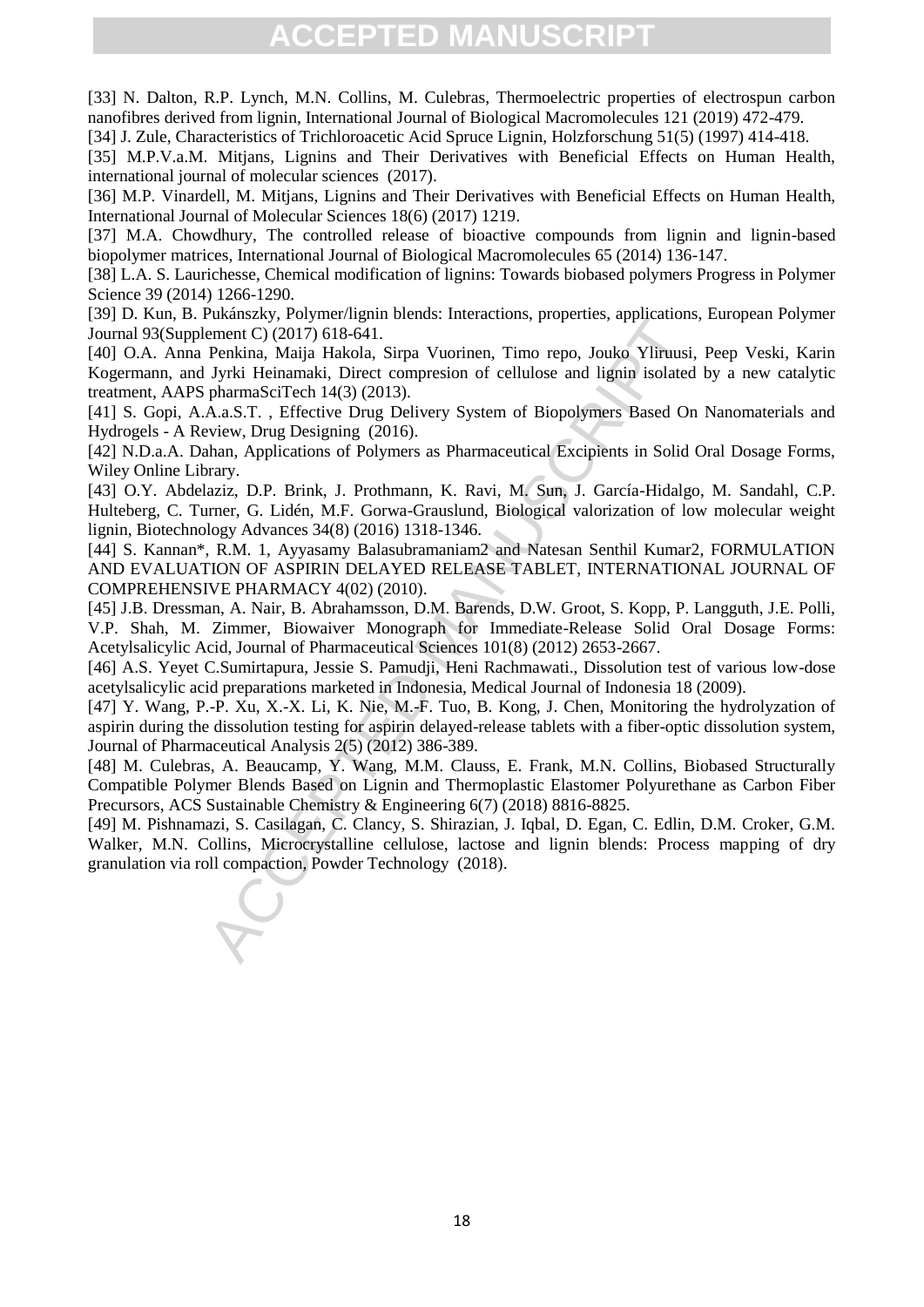### **Graphical abstract**